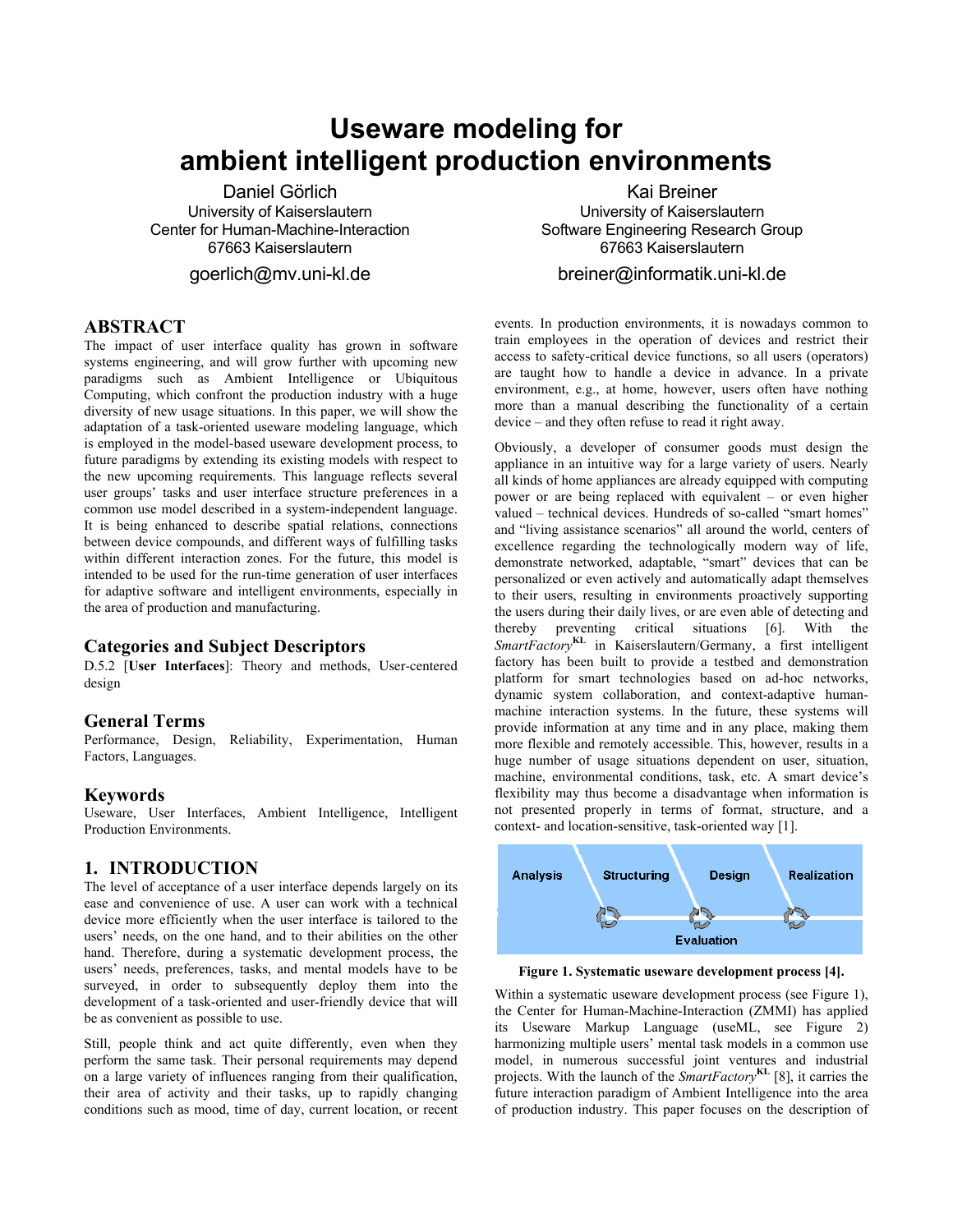the enhancement of the Useware Markup Language to meet the mentioned challenges in future production environments, and presents the current state-of-the-research project GaBi (German abbreviation for "Generating task-oriented user interfaces in intelligent production environments"), which aims at developing possible solutions for human-machine interfaces in production facilities ten years from now – in the year 2017.

# **2. PROJECT STATUS**

The research project GaBi aims at adapting and enhancing the already existing and approved Useware Markup Language, as well as at establishing a repository of usability patterns (tailored to the production industry), which will be used during the modelbased generation of user interfaces at run-time. The project is scheduled for  $2 (+1)$  years and is entering its second year.



**Figure 2. Classic useML scheme according to [\[4\]](#page-3-2) and [\[5\].](#page-3-3)** 

<span id="page-1-0"></span>The early analysis of user requirements for interactions with intelligent environments was complemented with a so-called Future Workshop, which took place on February 13<sup>th</sup>, 2007. It was attended by participants from different manufacturing companies and research institutes, including requirements analysts, data protection officers, philosophers, software engineers, jurisprudents, and usability experts. All these specialists gave brief overviews of the current state-of-the-art in human-machine interaction from their own professional points of view, and recapped deficiencies of today's systems. After collecting visions for the year 2017 in a second phase of the workshop, these ideas were finally evaluated against the identified deficiencies with respect to the feasibility of their implementation. The results were incorporated into a scenario describing natural human-machine interaction in a production facility in the year 2017 and into the extension of the use model [\[7\]](#page-3-4).

One fact that emerged, among others, was that there will be no one-fits-all solution meeting all kinds of tasks and personal preferences. The experts instead pleaded for more flexible systems, which adapt themselves to each user's needs and the current context of use automatically and further provide the possibility of being adapted manually by the user according to his personal preferences. Still, human-machine interfaces should not be too flexible, in order to still meet safety specifications and offer rarely needed, but important functions, for example. Therefore, some basic standards are needed to increase the recognition value of a system to the user, and to facilitate the use

of different software products by increasing their compatibility. This tightrope walk between automatic self-adaptation to the individual user on the one hand, and the standardization of user interfaces on the other hand requires a well-adjusted combination of model-based user interface generation and previously defined user interface components, or the use of so-called usability patterns.

Another common mistake pointed out by the experts concerned the design of easily and intuitively usable interfaces. While simplification by reduction of complexity is an honorable goal, the systems must rather present interfaces corresponding to the task, qualification, preferences, and needs of the individual user. In this context, reducing complexity is not always the best way to optimize a user interface, because highly qualified users often need or simply want to access extra information and functionalities. From this point of view, it becomes evident that users make different, but always high demands on technical devices. They tend to interact with the same device in different ways, so that developers are advised to consider different types of users throughout the whole development process.

# **3. MODELING WITH useML**

Originally invented by [\[5\]](#page-3-3) to structure user interfaces in a userand task-oriented useware development process (see [Figure 1\)](#page-0-0), the XML-based Useware Markup Language (useML) arranges user or machine operator tasks in a hierarchy of abstract use objects (UO) and five types of different elementary use objects (EUO), which are well-suited for today's machine operations. The overall model will be arranged as a tree, using UOs as nodes and EUOs at the leaf level. Starting from a high-level task description at the root node, the UOs are refined from high-level abstract tasks into more concrete subtasks, activities, actions, and, finally, elementary actions or operations such as pressing a button, entering a value, or reading displayed information from a screen (see [Figure 2](#page-1-0)), which can be directly mapped to the corresponding functionality of a certain device. This task model is platform- and modality-independent and self-sufficient in terms of concrete design and realization, which are added during a later phase of the useware development process. Based on the multitude of task models determined from (potential) users in the analysis phase, the use model is integrated from these models through harmonization and systematic structuring. The use model is designed to incorporate several user groups' different approaches to their specific tasks in a single model, which can be filtered by attributes such as user group and device type. It is also possible to build one single use model for a whole family of devices, i.e., a company's product line. This way, all devices developed on the basis of the same use model will share a consistent, recognizable, and thus intuitive interaction scheme, which might also cross platforms: Only in the subsequent design and realization phases following the use model structuring (see [Figure 2](#page-1-0)), the actual target platforms and interaction modalities are derived, which might be Graphical User Interfaces (GUI) or speech interfaces.

Although the Useware Markup Language is well suited for the development of single devices or device families, it was not designed to describe more complex production processes or even facilities incorporating a high number of devices or machines of different types. Therefore, the GaBi project aims at improving the Useware Markup Language by expanding its scope, providing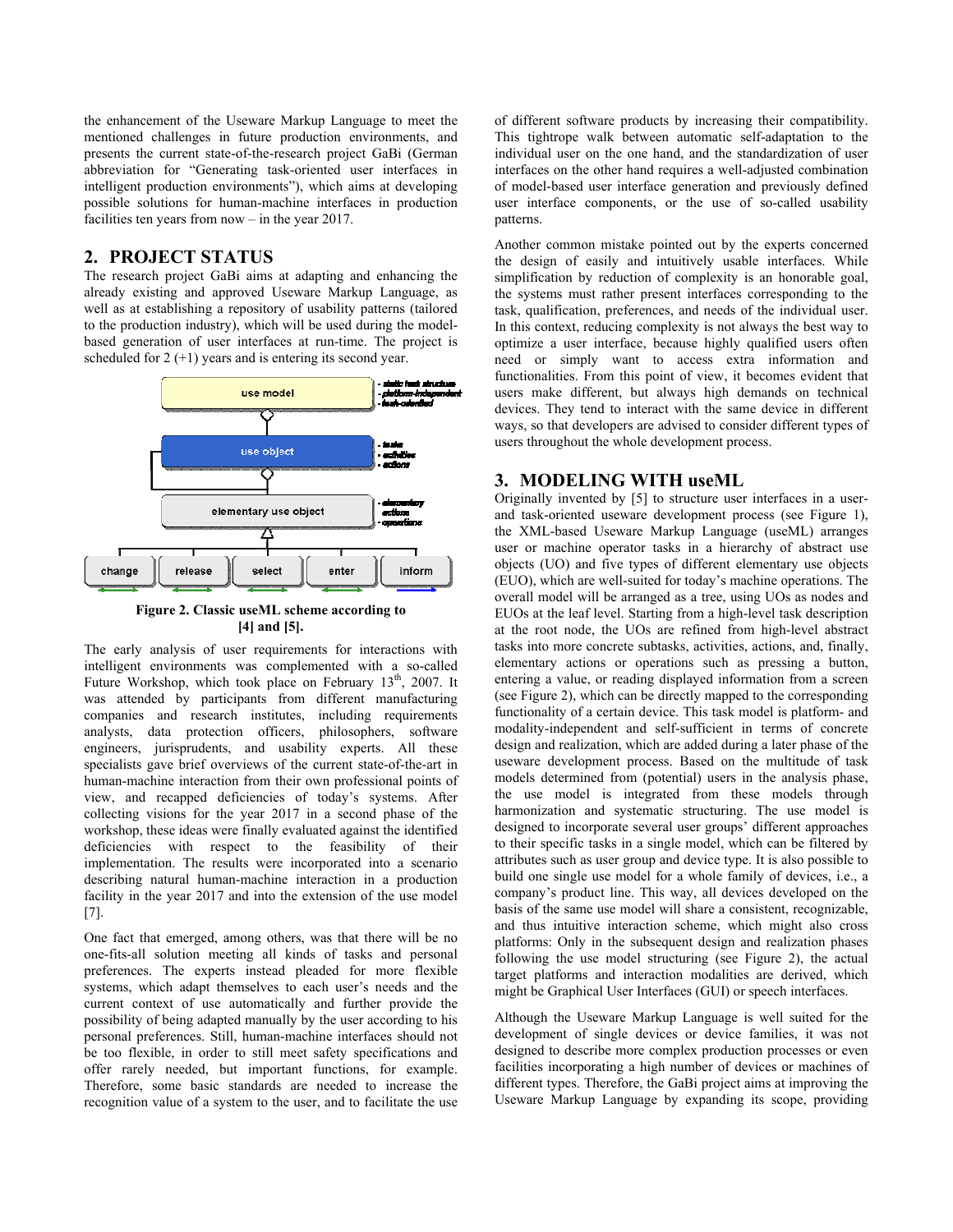compatibility for future interaction paradigms such as Ambient Intelligence or Ubiquitous Computing. Such progressive environments will comprise hundreds or even thousands of cooperating devices and embedded systems with which we will quite naturally interact. Traditional interaction paradigms such as GUIs dedicated to a single device may not be sufficient any longer, and users may employ numerous devices at the same time to fulfill their tasks. An appropriate use model therefore must contain a spatial representation of the relevant environments or spaces, as well as a description of devices and device compounds involved in all potential users' works.

Within the GaBi project, we therefore adapted the use model scheme to these requirements (compare Figures 2 and 3). It now includes relations between locations, devices, and users, beginning with a hierarchical structure of (mobile or stationary) organizational rooms. The meets relation is used to model adjoining rooms. Using the joint relation, rooms can be structured into physical or logical subspaces. Completely different rooms are expressed by the disjoint relation. All rooms are identified by names, but can also have unique IDs, coordinates, or descriptions. As just mentioned, the rooms do not have to exist as physical rooms in the real world, but can also identify purely logical (i.e., organization) rooms.



**Figure 3. Integrated, room-based use model.** 

Within every room, multiple (mobile or stationary) device compounds can be located. Again, each device compound can recursively comprise other device compounds, devices, components, or parts. If a device is subordinated to or is a child element of another device, respectively, it is considered to be a part of that device. If a mobile device is subordinate to another device, it is considered to work as long as it is an integral part of its parent device. Mobile devices can also be direct children of organizational rooms; in this case, they can only be used within these rooms to fulfill the tasks modeled later on.

Furthermore, each device (compound) can be operated differently depending on the interaction zone that its user or operator is in. For example, a remote control panel for a robot picker arm might be configured to control the robot only within an effective range of a few meters, while it can request status information from a wider distance or even remotely via intranet. Such interaction zones can be defined for each device or device compound, but always belong to at least one of three abstract zones, i.e., the local (at or near the device), regional (within a sealed-off data network), or global zone. The local zone is further subdivided into an interaction zone, where the user can operate the device, a notification zone, where he can still gather information presented by the device (i.e., a display or loudspeaker), and finally an attention zone, where he cannot yet gather detailed information, but may notice warning signs, blinking lights, unexpected messages, color codes, and so on. In certain cases, these zones can be identical, e.g., when a user possesses a remote control that lets him operate a device from a distance that exceeds his physical limitations. Under normal circumstances, however, the zones would overlap as shown in Figure 3.

For each interaction zone, every device in any room should possess at least one use model, and preferably even exactly one. This, however, is not the classic use model anymore as invented by [\[5\]](#page-3-3) and described above (see [Figure 2\)](#page-1-0); it has been extended to not only span hierarchies of UOs and EUOs. Rather, sequences of use objects can be defined, and elementary use objects can be combined into compounds (EUOCs) with elaborated selection and execution rules. Further, any UO can be linked to other ones, even in other subtrees of the hierarchy, thereby spanning a network of associated use objects within the classical hierarchy (see Figure 3).

Within an EUOC, execution rules can define how many of the given EUOs can or must be executed in which order. For example, it can be stated that at least 3 of all 5 components in a compound must be executed sequentially. Finally, conditional references between EUOCs and their parent UOs can be enclosed, such as a break or post condition.

# **4. CREATING THE UI**

Based on this integrated use model, by applying platform-specific (stylesheet) transformations, it is possible to build the corresponding UI. Thus, only one use model is needed to describe the human-machine interaction independently of the device that will be used to communicate with the user. An important property here is the fact that the UI can be created at development time, can then be deployed at the destination platform and used there.

Due to the highly dynamical environment, new interaction devices can be integrated seamlessly at any time. Thus, the use model needs to be reinterpreted accordingly. Therefore, it is important to alter the appearance of the UI at run-time, integrating new functionality to reflect the current configuration of the whole production environment. Unlike the previous, single-device approach, it is self-evident that while the usage situation is no longer static at run-time, the UI code has to be generated as well as deployed and executed at run-time. In a previous approach, which generated a model-based user interface at run-time [\[2\]](#page-3-5), we observed that the time consumption of the entire process is very high. This means that performing all activities necessary for providing a complete user interface built from an abstract